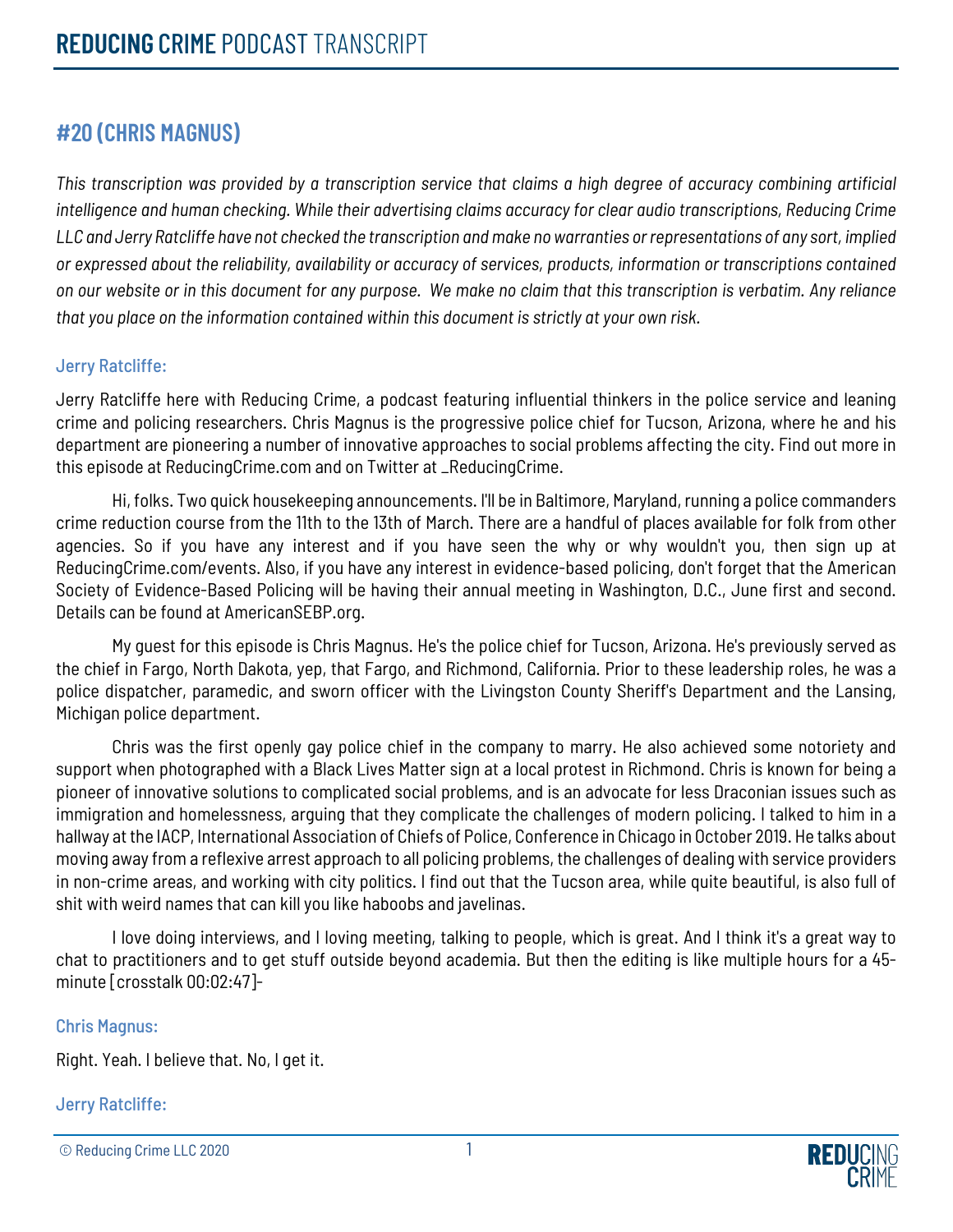It takes a lot of editing to make me not sound like an idiot.

# Chris Magnus:

I doubt that somehow.

# Jerry Ratcliffe:

How long have you been in Tucson now?

# Chris Magnus:

About four years. It's gone quickly. Well, some days it goes really quickly, and other days perhaps not so much.

# Jerry Ratcliffe:

What's interesting is that it seems like you're at the forefront with some of these changes that have been taking place in policing. Because we're here at IACP, and it's almost like there's hardly anything to do with crime. It's now about officer wellness. It's now about mental health. And it's now about public safety much more than crime. It's as if we've gone, okay, not that worried about crime because we've got homelessness, and we've got people with behavioral health crises all over the place. And you seem to be dealing with so much of that because people want to be in Tucson because it's warm.

# Chris Magnus:

Right. It does seem to be a lasting spot, if not even more than that, for a lot of folks who struggle with whether it's mental health, substance abuse disorder of one sort or another, or homelessness. Sometimes all three. We have a fair amount of that. I would make the case that those things to link to crime to some degree. We certainly see that with the addiction stuff that drives a lot of our property crime. So that's challenging to figure out if you have an impact on getting people into treatment or dealing with the substance abuse. Are you having an impact on the crime? Because otherwise, it does seem like you're just sort of repeating this cycle of arresting people for low level property offenses. They go to jail briefly. They come back out. And they just re-commit the crime over and over again. So I'm not sure any of it we have solid data to work with, but you do see a pattern.

# Jerry Ratcliffe:

Do you think that Tucson is a magnet for people with comorbidity kind of problems?

# Chris Magnus:

I think it is. Weather-wise, it is certainly appealing for people. Although, during the summer I have a hard time quite understanding that because it is so hot that it's hard for me to believe that that can really be ...

# Jerry Ratcliffe:

I'm a bit confused about the weather. I don't know if I told you, the first time I ever went to Tucson I didn't mean to come to Tucson. I was supposed to land at Phoenix between California to Phoenix, Phoenix to Philadelphia. And we couldn't land at Phoenix because there was a bloody dust storm. There was a sandstorm. What is it, a haboob?

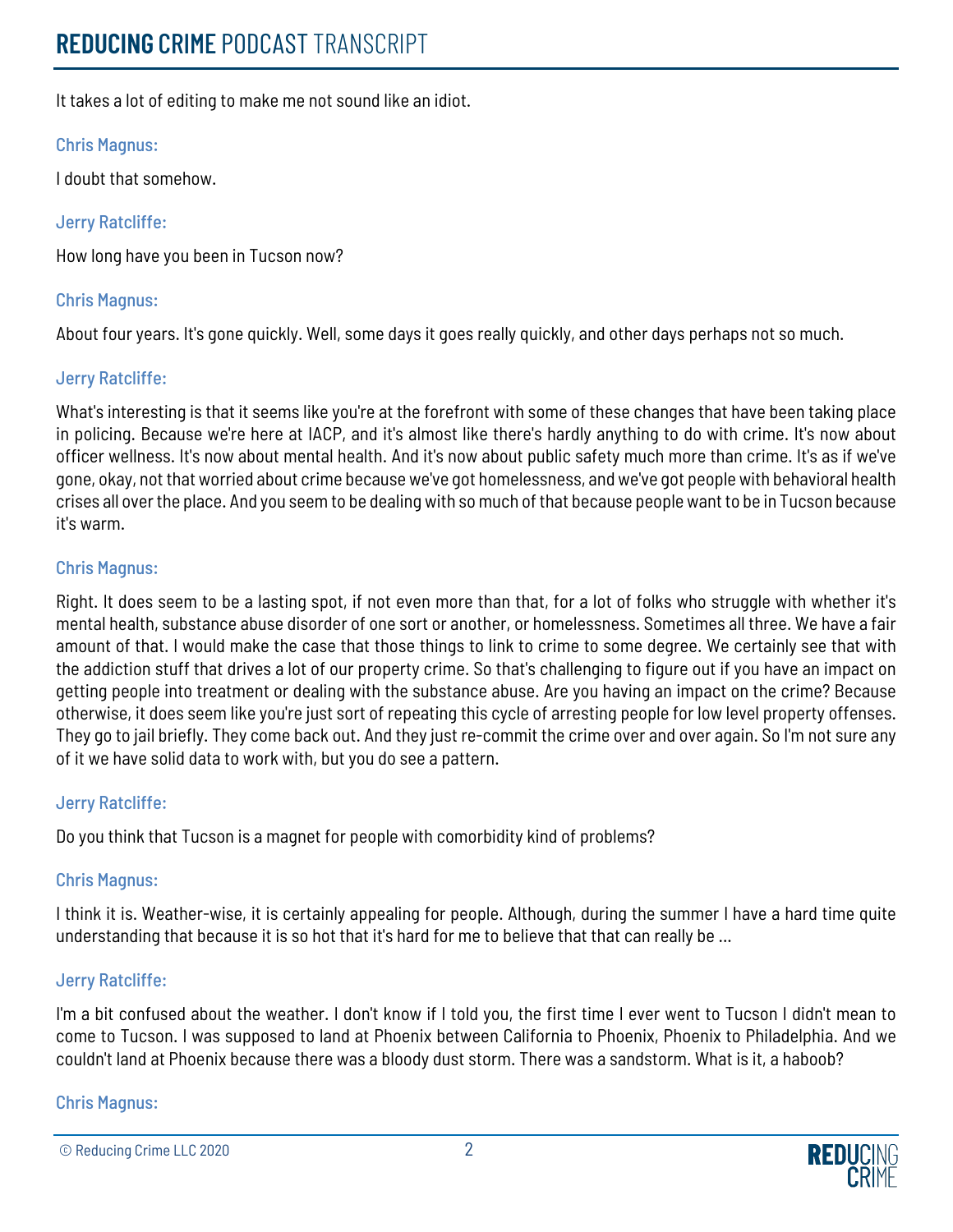They call them haboobs, yeah.

# Jerry Ratcliffe:

Oh my god. Nobody should live where that's a thing. When we diverted to Tucson I thought, "Who lives in a place where there is just a wall of sand hundreds of feet high sweeping across the city?" That just doesn't seem right to me.

# Chris Magnus:

It doesn't seem right. [crosstalk 00:05:30]-

# Jerry Ratcliffe:

Huge impact on the homeless and people living on the streets, doesn't it?

# Chris Magnus:

Yeah. Tucson, we're a little different than the Phoenix Valley in terms of some of those issues. It really is a world in and of itself. We have what they call washes, which is this term I guess for sort of ditches, where when the monsoons come through with the heavy rains in July, August, September, the water flows. But during most of the years they're empty, and they tend to be a little cooler. So it's interesting. Homelessness is diffused. Rather than some cities where you see it concentrated in very specific areas, Tucson is so large geographically, homelessness is really diffused across the city. You see it in parks. You see it in these washes, in alleys behind homes. It's very challenging because there are few central points where you can say we're going to focus resources or attention on this one spot.

# Jerry Ratcliffe:

So you have monsoon seasons. You've had haboobs. Is there a plague of locust seasons that you just try and escape town from?

# Chris Magnus:

Not that I'm aware of. When I moved to Arizona, they sort of, referring to the natural environment, they said in Arizona everything will kill you. And it's like there's a combination of javelinas, which are these wild boars that roam even the nicest neighborhoods.

# Jerry Ratcliffe:

Sorry, what?

# Chris Magnus:

Oh yeah. Javelina, it starts with a J. They look like some prehistoric wild pig. They roam around, sometimes in packs.

# Jerry Ratcliffe:

Well, this sounds absolutely terrifying. But to be fair, you've been coming to IACP for many years, so you must be used to wild boars, right?



<sup>©</sup> Reducing Crime LLC 2020 3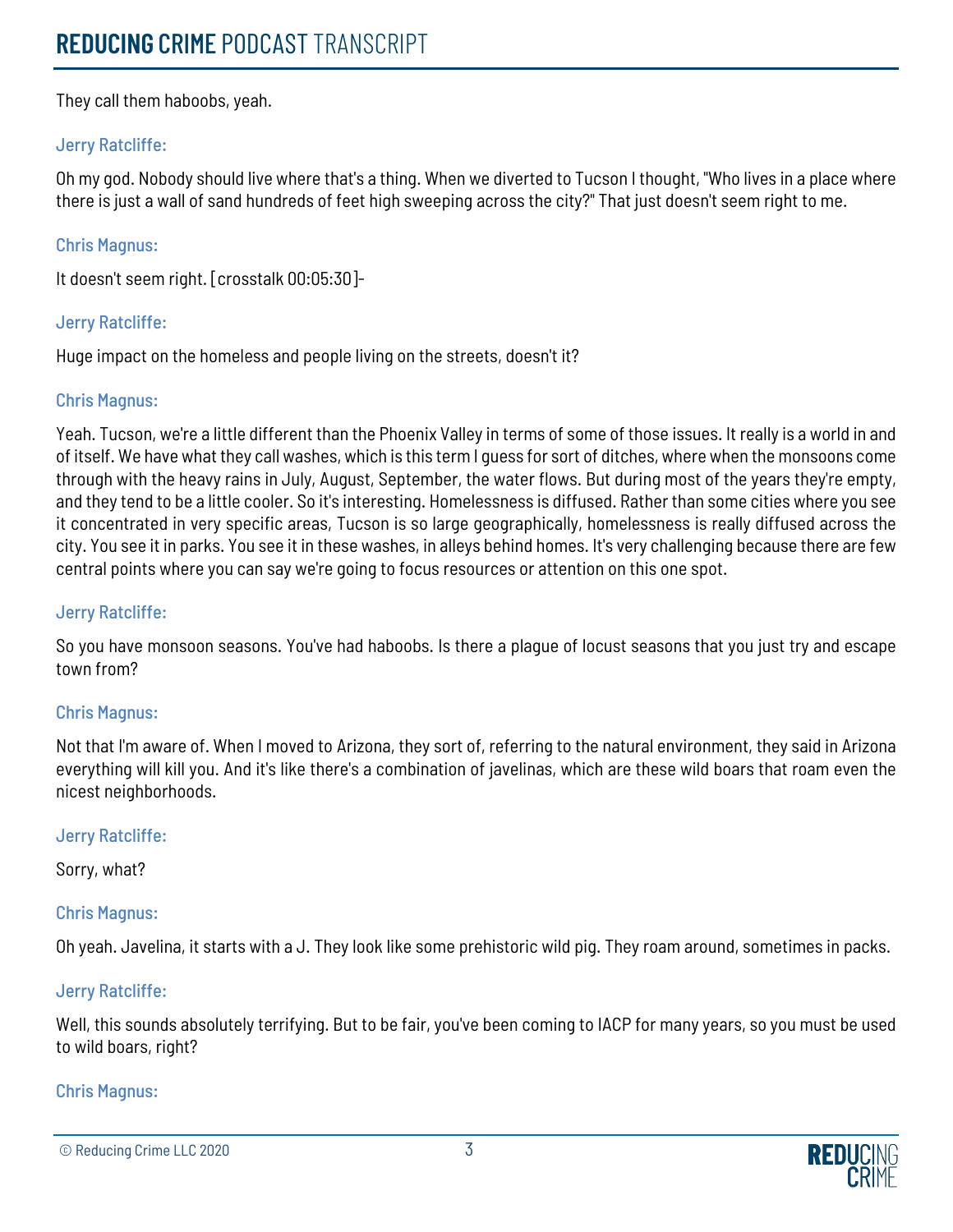I've experienced one or two here. You don't want to mess with them when the mom is pregnant. So you have those. You have birds of prey that are known to even swoop down and take small dogs up with them. This has happened in the area where I live.

# Jerry Ratcliffe:

You are fucking kidding me.

#### Chris Magnus:

No, I am not kidding. It's serious. And then of course the snakes.

#### Jerry Ratcliffe:

You should work for the Tucson tourism board.

#### Chris Magnus:

I think, and as you have seen from being in Tucson, it's funny because there are many neighborhoods that have a better tree cover and are greener than some of the cities I've lived in, in other parts of the country. It's a pretty nice city all in all. But in terms of, again, the homelessness, it provides an environment where it must be attractive for people who have this combination of issues. So we're dealing with it pretty much in every neighborhood throughout the city. Some departments are only having to focus on one area. For us, it doesn't matter what part of the city you patrol, you're dealing with these challenges. And there are crime issues that come along with it. So trying to find what the balance is between enforcement, providing services, doing what we're doing more of now, pre-arrest deflection, getting people into treatment with small amounts of drugs rather than taking them into jail. All of these are things we're kind of experimenting with. You see sometimes promising results, but the challenge is, and you know this well, this issue of cause/effect. Is what you're doing really contributing to the solution, or are you just fortunate that things are changing for some unknown reason, right?

# Jerry Ratcliffe:

Have you run into objections? Have you run into resistance with your move towards things like pre-arrest diversion programs and some of these de-incarceration programs that you're really pioneering in some regards with your, shall we say, troubled population?

# Chris Magnus:

We had anticipated that the objections would come from more of the officers, officers saying, "This is ridiculous. Now we're supposed to be picking up folks and taking them into treatment? Why aren't we arresting people? Isn't that our job as law enforcement?" But to our surprise, it's not really been that way. I'm not saying this has caught on with everybody in the department. We're still experimenting with how we sell and explain this to people and then what buyin looks like. But we're finding that a lot of the most senior authors who you would think would be the most resistant to doing this differently [crosstalk 00:09:36]-

# Jerry Ratcliffe:

"I don't like how we're doing it, but I don't like change either," those guys.

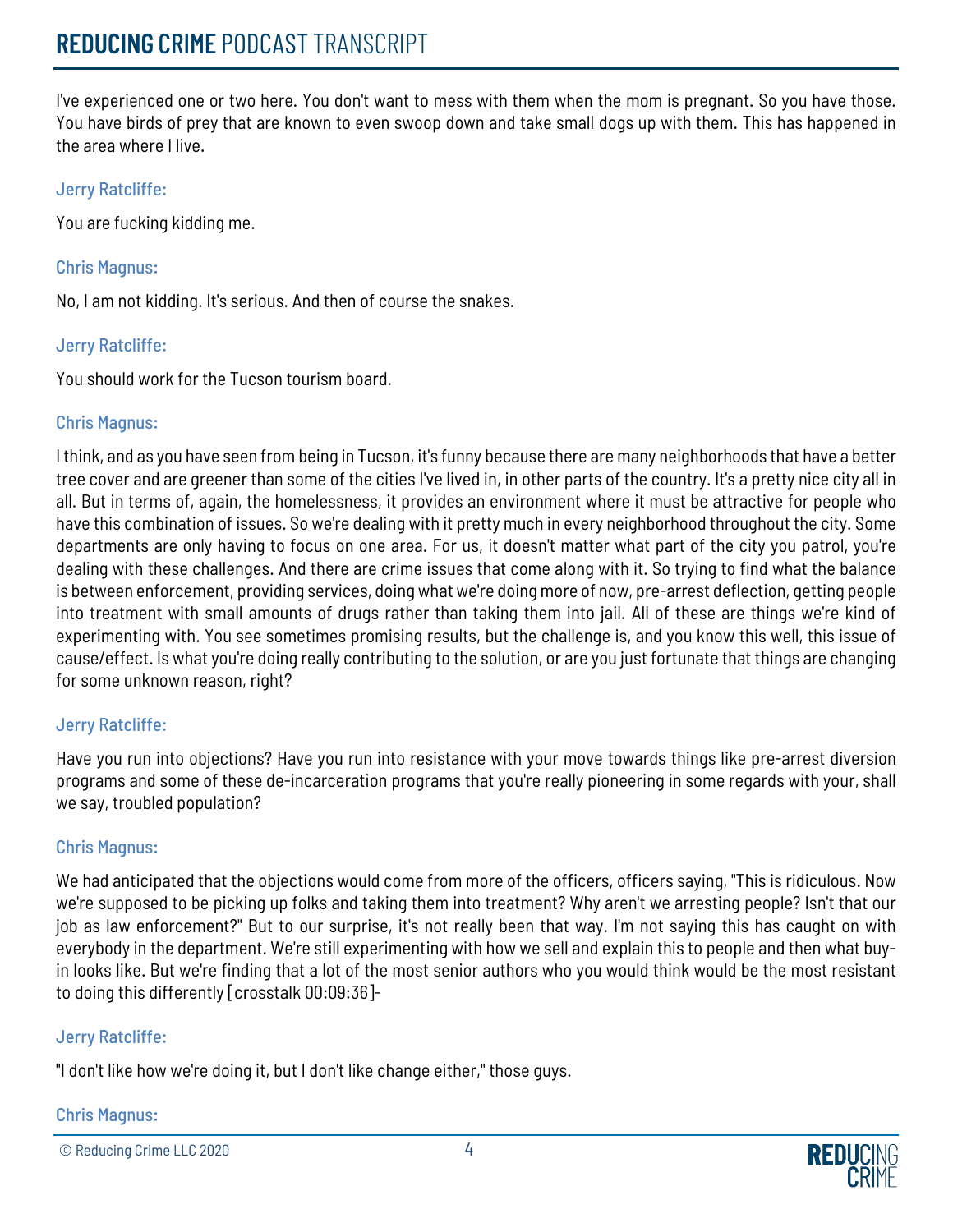Yeah. That group has been surprisingly open to this because a lot of them are saying, "I feel like all I'm doing is arresting the same people over and over again."

# Jerry Ratcliffe:

Right. Yes.

# Chris Magnus:

"So what's the point of that? I know that isn't working. So maybe it is time to try something else."

# Jerry Ratcliffe:

Well, there's a bunch of research that shows that once somebody's been arrested once their chance of being rearrested is about 30%. Once they've been arrested twice, chance of being a third time is 50%. And then each time they're arrested, until you reach the point where it's kind of once you've been arrested 10, 11, 12 times, your chance of being arrested a 13th time is like 85%, 90%. We just keep arresting them.

# Chris Magnus:

We just keep doing it. And it's really a cycle that you can see. I was a victim of this myself, interestingly. And of course it gets lots of attention when the police chief is a victim. But my city car, I made the mistake of leaving my backpack in it when I got home late one night [crosstalk 00:10:33]-

# Jerry Ratcliffe:

I thought you were about to tell me you got arrested 13 times.

# Chris Magnus:

Not that. Not to my knowledge.

# Jerry Ratcliffe:

You would've remembered, right?

# Chris Magnus:

I don't remember. And if I did, I deny it all. Yeah, I stupidly left my backseat in the backseat and came out in the morning, and somebody had smashed a rock through the window and taken it. I was fortunate, and I'm sure got the chief's treatment. I didn't ask for it but I got it anyway where the crime scene folks came out and took fingerprints. And people looked through the neighborhood and of course found this guy that had done it had broken into a bunch of other cars as well. And they eventually found the backpack with blood on it, and they did a rapid DNA test on the blood.

# Jerry Ratcliffe:

Holy schmoly, you really did get the [crosstalk 00:11:15]-

# Chris Magnus:

I did get the special treatment, right? I know. I did. There's no question about it.

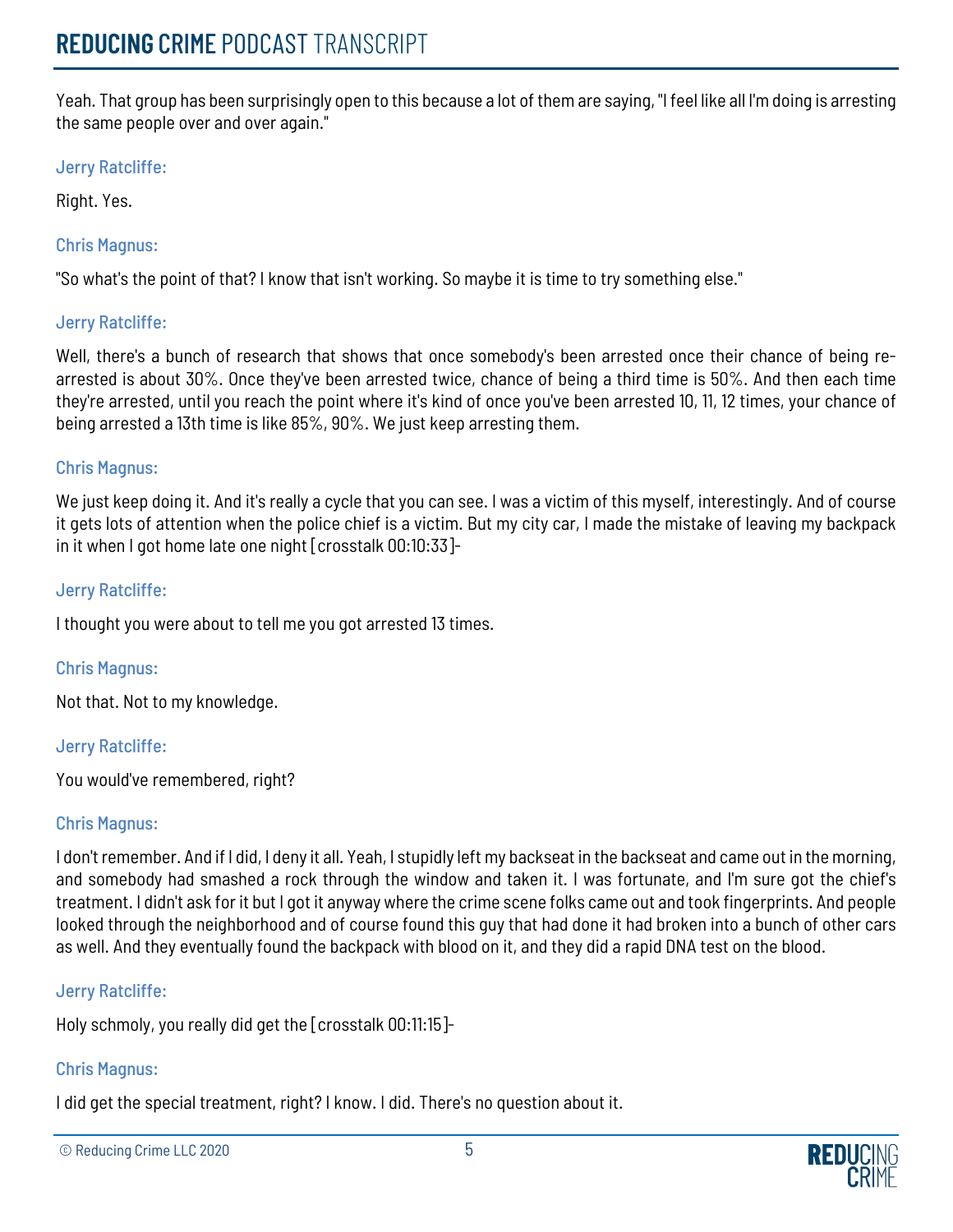# Jerry Ratcliffe:

There's homicides in Baltimore that don't get this level of attention.

# Chris Magnus:

No, I hear you. In a way, I feel sort of bad about it. And my comments back to within the department were I'd like every member of the community to get that level of service. And we're working towards that. But ultimately, it led up to them identifying who this guy was and then tracking him down. And on Facebook somebody made friends with him representing that they were a woman who was interested in hooking up with him. They went over to his apartment, and sure enough, there he was, and they arrested him. But my point is, he's a good example of someone with a drug problem, and that's all that was driving it. [crosstalk 00:11:59]-

# Jerry Ratcliffe:

Was he originally from your area, or [crosstalk 00:12:02]-

# Chris Magnus:

He lived on the east side of town. It wasn't particularly close to his home. But it was a neighborhood that presented a lot of convenient targets.

#### Jerry Ratcliffe:

Yeah. When I went for a ride along in Tucson with one of your officers, and he was great by the way, because you know I like to go for ride alongs pretty much anywhere I go because it really gives you a lot of insight into a city when you've not been there before.

#### Chris Magnus:

Yes, it does. I agree.

# Jerry Ratcliffe:

It's really I think one of the best ways to really understand a city. You can stare at data, but actually just rolling down some of those back alleyways-

#### Chris Magnus:

You get a better picture.

# Jerry Ratcliffe:

Oh, you absolutely do. Because when people say people live in poverty you have no idea what poverty looks like. Poverty in southern California is very different than poverty in Philly. Poverty in Philly and how you live there is very different than poverty in Tucson.

# Chris Magnus:

Well, and people have this image of Tucson of resorts, and they see the mountains and the spas and that kind of thing, and they don't realize that-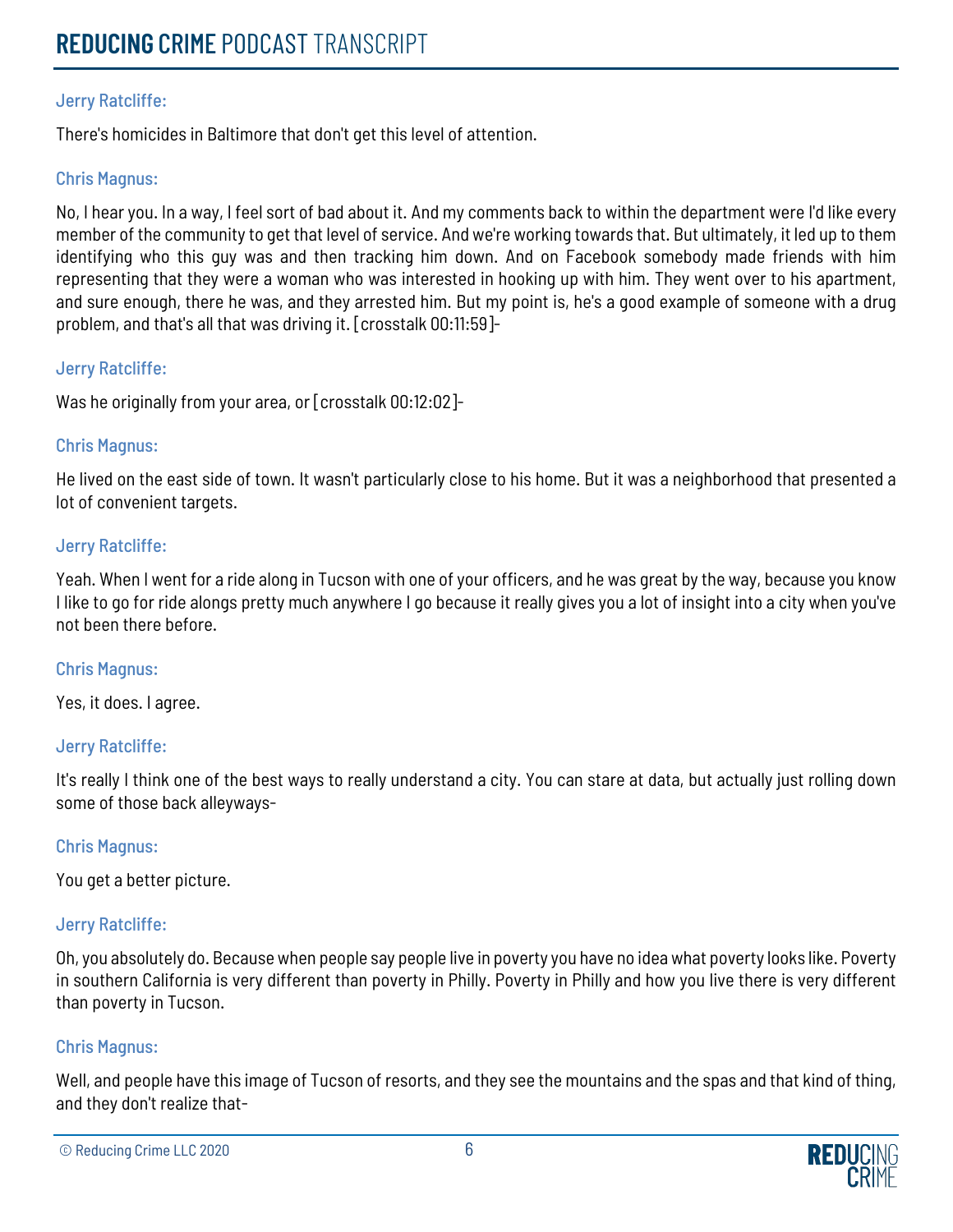# Jerry Ratcliffe:

There were mountains and spas?

# Chris Magnus:

Yeah. I'm sorry you missed out on that. Perhaps on a future visit-

# Jerry Ratcliffe:

I missed the spas.

# Chris Magnus:

... we'll see what we can do for you. But yeah, they don't realize that much of the city really is very, very poor. You have neighborhoods where people even in the homes that they live in are struggling to get by. And then, as you say, you go in the alleys behind their homes; you see makeshift structures that are set up, and this is where the homeless are. It's not an exact correlation, but a lot of them are struggling with drug or alcohol issues, and then that drives a lot of our property crimes.

# Jerry Ratcliffe:

So you're finding that you're getting more support than you were perhaps anticipating?

# Chris Magnus:

I think we are. It is still hard to get cops out of this almost reflexive approach of thinking that all crime is best addressed by just making arrests. Okay. On the one hand, it piles up stats that I suppose are attractive. [crosstalk 00:13:48]-

# Jerry Ratcliffe:

"Look how busy I am. Look how hard I worked."

# Chris Magnus:

Right, right. And I get it. I certainly lived it for years and years as a cop in Lansing, Michigan, where I started. The idea that everybody who goes to jail is a small victory for victims of crime, for doing the right thing, for just taking the bad guys off the street. But at some point, you do wise up I think.

# Jerry Ratcliffe:

When the bad guy gets out on the street quicker than you do at that point.

# Chris Magnus:

Yeah. That's exactly it. You start to see that perhaps this approach is not really having an impact on things. And so then the question becomes, what does have an impact? And that is more challenging. I'm not sure we've really figured that out yet.

<sup>©</sup> Reducing Crime LLC 2020 7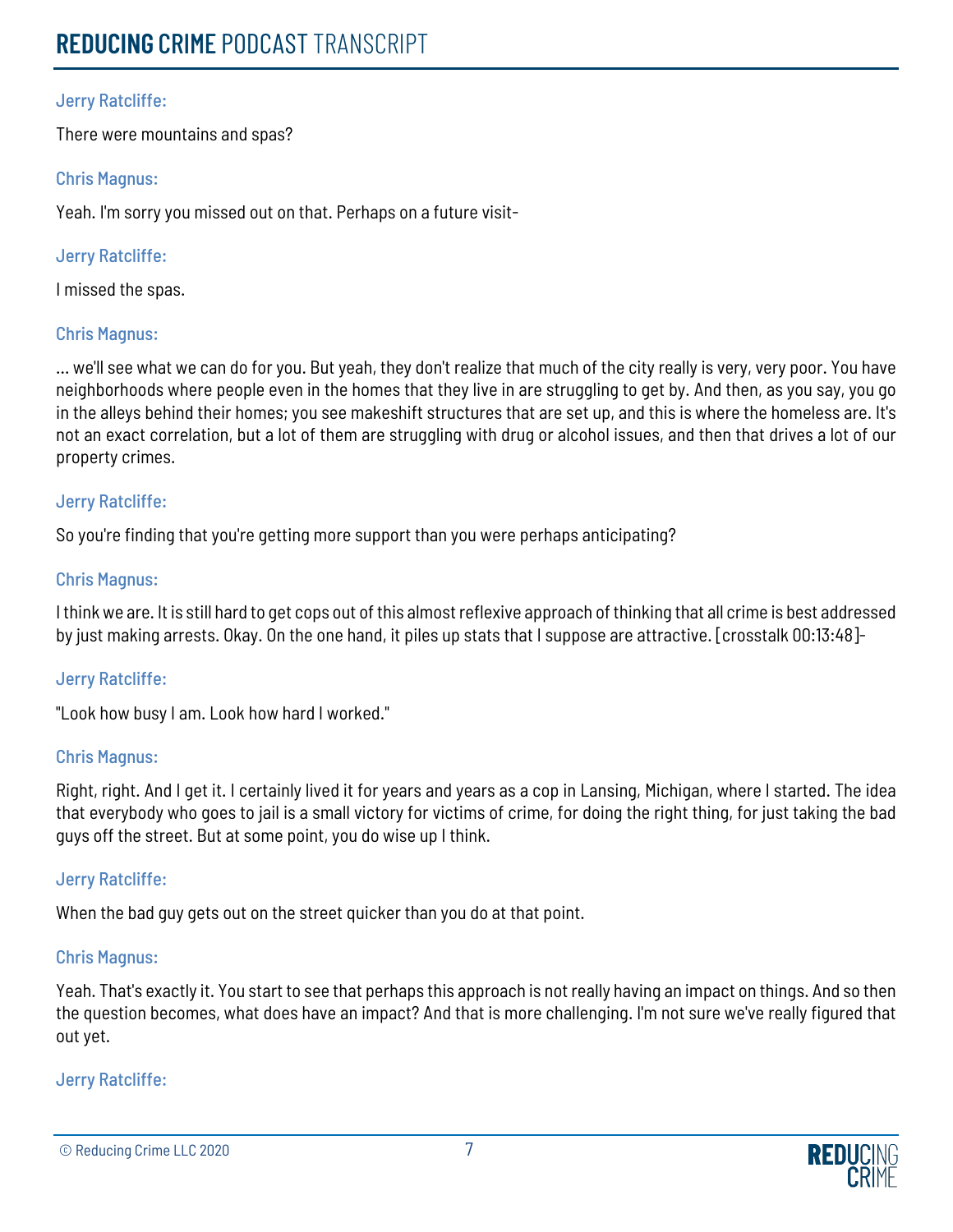# **REDUCING** CRIME PODCAST TRANSCRIPT

There's a very interesting randomized controlled trial in the medical field about homeless using the emergency room as their primary care provider. So because the hospital's wanting to reduce costs, they give them the minimal treatment and send them back out again. And so a doctor tried to do something different. Said, "Let's do wrap around services. When they come in we'll give them everything they've got, and we'll look after all of their collective needs." And what they discovered was, contrary to everybody's view, that it actually reduced the amount of time that those people came in. There was a cost benefit. Because those people didn't really want to be in the emergency room like a lot of people thought they would. They actually just were coming in there to have a few things dealt with. And when they got better care, they spent less time in there and ultimately cost the hospital less money.

But can you imagine being the person trying to do that? I kind of see guys like yourself a little bit in policing trying to be that same level of pioneer, where everybody just goes, "Well, that ain't going to fucking work. We need to just keep arresting these people more, and you're trying something new."

# Chris Magnus:

And it can be a challenge to communicate this in the right way within a police department, because there is no question, there are people that need to go to jail because they're dangerous, they're violent. They really have done serious stuff. Sure, I'm all for rehabilitation, but let's first put them behind bars where they're not going to harm anybody else. So it's not about saying nobody goes to jail anymore.

# Jerry Ratcliffe:

This is the 21st century in America. You can't have nuance in a program. What are you talking about?

# Chris Magnus:

I know. And that's very hard because let's face, it's not just cops; it's our communities at large don't particularly do well with nuance when it comes to criminal justice. And yet, that's what it really takes. I think of it sometimes even in terms of a medical model where if you have a problem, a gastrointestinal problem and you're dealing with a specialist, you don't want them just going in and throwing the kitchen sink at your medical problem. You really want it diagnosed appropriately, and then you want a very specialized approach where if you need surgery or something has to be done it's done in the most precise way to get at the problem.

# Jerry Ratcliffe:

It's evidence-based, but it's also tailored to the specific.

# Chris Magnus:

That's right. Tailored to the specific need. We're not very good surgeons sometimes. We're reasonably good generalists. But sometimes a problem that's really complicated requires precision. And I'm not sure we train our cops to be that precise. We're not patient with them to the degree that sometimes patience is needed to solve complicated problems. We look for very traditional measures of what an outcome should be. Because we're police executives, we're often under stress from the community. They want to see more arrests. They just want to see numbers go in a certain direction quickly. You come to learn over time that's not really the best way to treat the patient if the community is the patient.

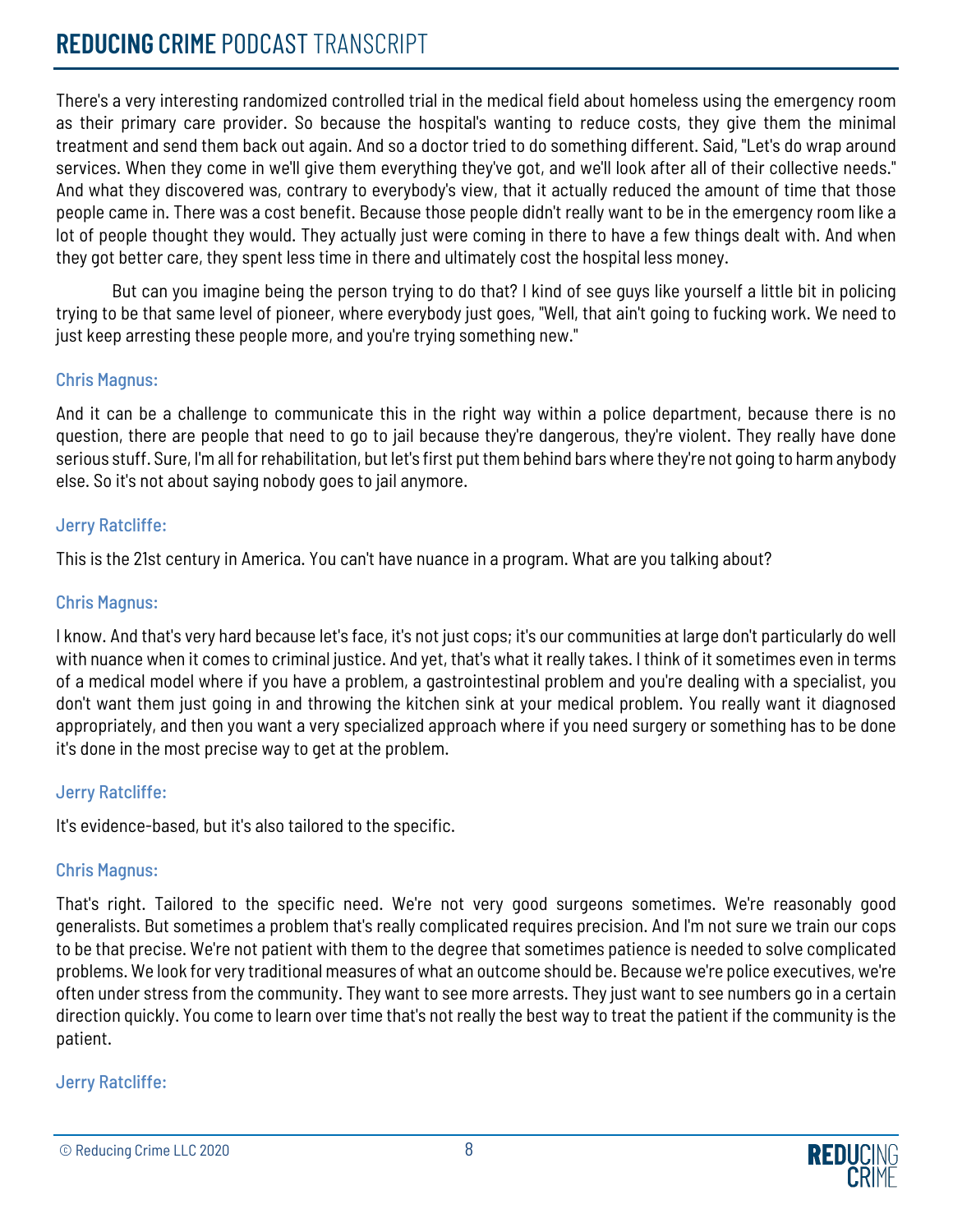Talking about taking time is really interesting. So in the book I wrote, Reducing Crime: Companion for Police Leaders, which I know a lot of your officers have now-

# Chris Magnus:

That's right.

# Jerry Ratcliffe:

... there's a vignette from a cop in the UK. And he was writing about dealing with a runaway that was a continual problem for the police department. She would go missing on such a regular basis. And they would find her and return her and find her and return her and find her and return her. And singly, she was just a big drain on police services because she was going missing every day. And then eventually sort of sat and sat down and spent hours with her trying to get to the root of the problem and actually finding out why she was running away on a regular basis. And I thought it was a really innovative solution, but when I followed through on the tweet storm as it were and all the replies there were no shortage of cops saying, "This was disgraceful. Because I'm sure the calls stacked up. How are you not supporting your other officers?" As if dealing with all the calls in a timely fashion has become policing as opposed to solving problems.

# Chris Magnus:

No, that's exactly right. And we struggle with that so much in Tucson where officers come to work and there are as many as 10, 20, 30 or more calls that are waiting for them right from the get-go. And that then becomes the measure of what policing is about or what productivity looks like is getting through your calls, making sure the board is clear, as it were. And this drives me insane because this becomes time-consuming. But what I would really like the time to be spent on, and so this is a balancing act, is we know, for example, whether we're dealing with shooters in a gang type environment, prolific shooters, whether we're dealing with prolific users of EMS and emergency rooms, that kind of thing, these are manageable numbers of people in most cities. And in many cases we can identify who they are.

When I was in Richmond, California, we knew who the worst of the worst in terms of gang violence, who those perpetrators were. Maybe you have 500-some shootings within a year, but they're committed by as small a number as 75 individuals. And out of that, the influencers are an even smaller number, the really serious shooters. And so you know who they are, and you can focus on that, just like we know who those individuals are that are committing a lot of these property crimes because they're the same ones that are in and out of the emergency rooms, in and out of the police cars and the EMS vehicles. We don't provide enough time and resources to go after people in a thoughtful and strategic way.

# Jerry Ratcliffe:

I think part of the objection there from some members of the community is that we're investing hugely in people that they see as not deserving of that level of investment.

# Chris Magnus:

Well, and that's fine. They may feel that way if you want to make judgment about where somebody's ended up in their life or what their behavior looks like. I don't ask anybody in the community or even in the department to have sympathy. To me, it really comes down to a cost-benefit analysis.

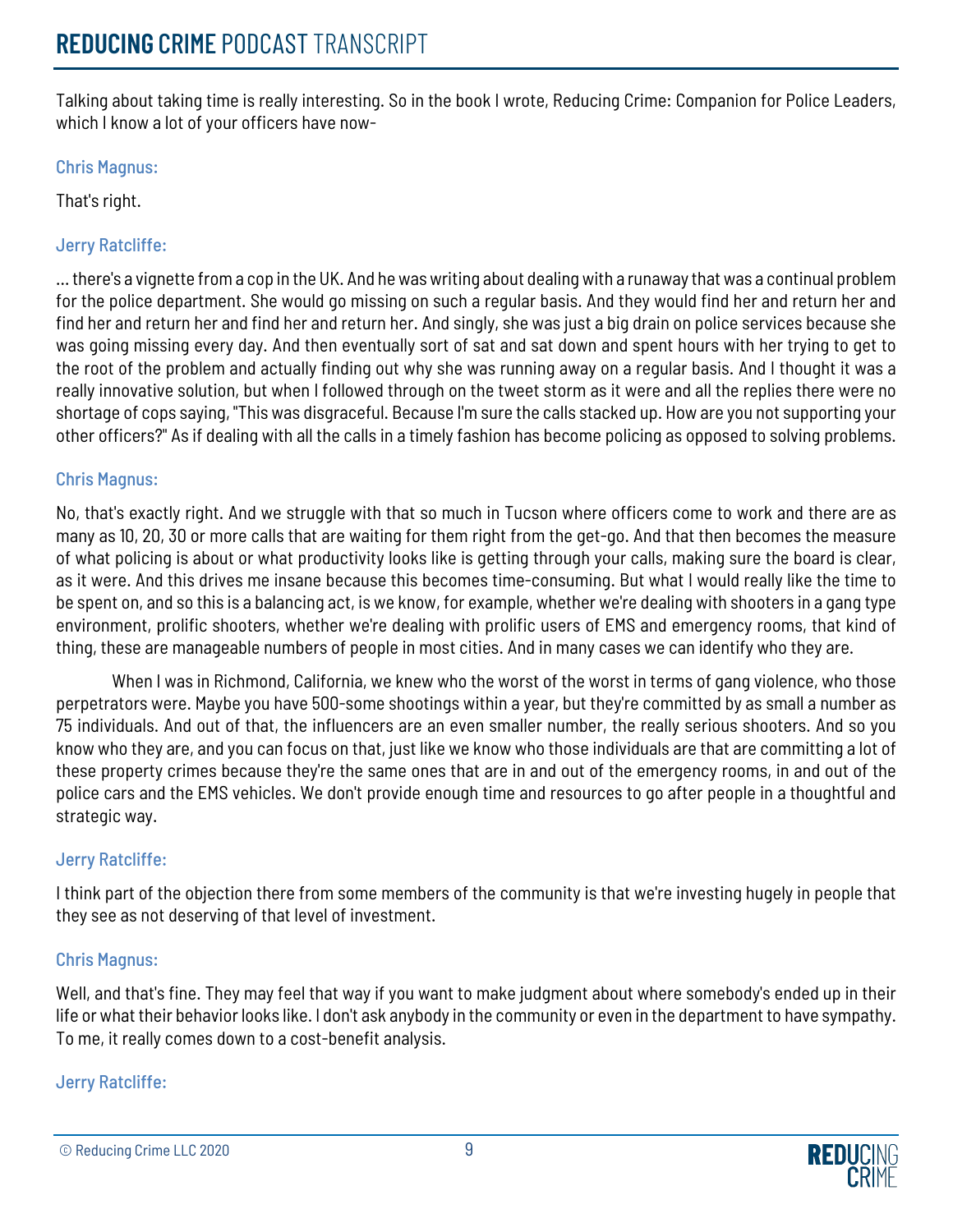This is not supposed to be used as a reward, and it's not being used as that. It's a way to try and reduce the costs of the criminal justice systems.

# Chris Magnus:

No, that's precisely right. So rather than chasing the same people around over and over again, if we identify who they are. And then I think this is a really important piece because here's where I think cops have a really legitimate complaint is why are we doing all of this by ourselves?

# Jerry Ratcliffe:

That's very true.

# Chris Magnus:

I think we have to have better partners in the community working with us that are helping us address these, which is why I like the idea of being able to team cops up with social workers or clinicians, mental health providers, substance abuse specialists. We're not even trained to deal with this wide range of need that's out there that has to be addressed. Yet we're looked to as the go-to folks for all of this.

# Jerry Ratcliffe:

And how on Earth did that happen? How is it that we almost allowed all these other social services to withdraw from their responsibilities and just policing became the thing?

#### Chris Magnus:

Yeah. It's a good question. I think the idea that this has to be a partnership that involves other service providers. And I don't think in Tucson, for example, I don't think it's because there's a lack of committed service providers. I really don't. [crosstalk 00:21:31]-

# Jerry Ratcliffe:

You don't have to say that. They're not going to be listening in.

# Chris Magnus:

No, it doesn't matter. I say it and I believe it. I don't think it's a lack of committed service providers. I think the problem is that they are not well coordinated in terms of being able to work as a partner with the police.

# Jerry Ratcliffe:

When Chuck Ramsey was commissioner in Philadelphia one of his favorite phrases that I used to love was, he would say, "I love it when I can get other branches of government to spend their money to solve my problem." And I think part of the challenge is not their lack of capacity but just a lack of direction in working together so that they can know where to spend those resources that actually benefits the broader system.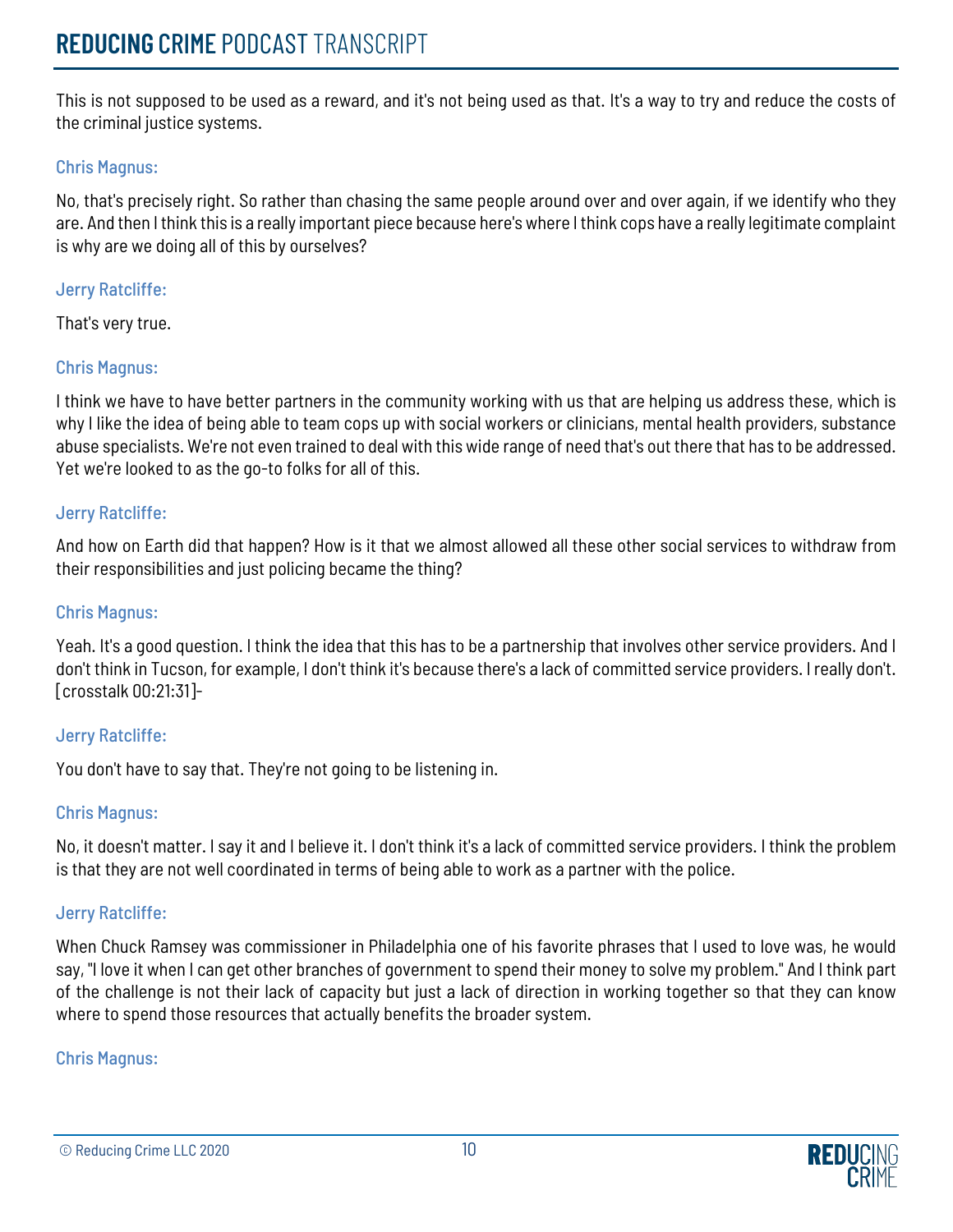Yeah. No, I think that's right. I think the problem is so many of these services are so siloed, whether it's in government or even whether it's in the private non-profit world. It's almost as if there's a disincentive for them to work together because they fear that they may lose influence or donors.

# Jerry Ratcliffe:

[crosstalk 00:22:31] for me a second. A disincentive?

# Chris Magnus:

Let me give an example of this and how we changed it but how difficult it was. There's a model called Family Justice Center. The idea is that for victims of domestic abuse, instead of having to go to a domestic services program or maybe services for sexual assault or for legal aid, it turns out that if you need help as a victim of these types of crimes you can be going from one place to another all over a city or county. It is incredibly complicated if you have children, or if you are economically disadvantaged it becomes even worse.

# Jerry Ratcliffe:

Well, we like to victimize people multiple times.

# Chris Magnus:

Precisely. So one of the answers to this is this Family Justice Center model where you get all of these different service providers, they're not necessarily linked together by the same funding. They're really distinct non-profits or even a combination of governmental programs and non-profits. But the idea is they operate under one roof, and they work together with one focus in mind, and that is to serve victims.

# Jerry Ratcliffe:

Right.

# Chris Magnus:

Now, this sounds like it would be so logical and so easy, but the challenge is that to keep something like a Family Justice Center operating it has to have its own funding stream, which means all those agencies have to work together to do that. They all have to contribute something, but they also have to give up something in order to govern together and to work effectively.

# Jerry Ratcliffe:

Because money that goes there doesn't necessarily go to those, to the motherships.

# Chris Magnus:

Go back to their own agencies, precisely. I give this example because this model, this Family Justice Center model, has worked more effectively, but we have not seen a comparable model for coming together to provide services to folks with substance abuse, mental health, and homelessness.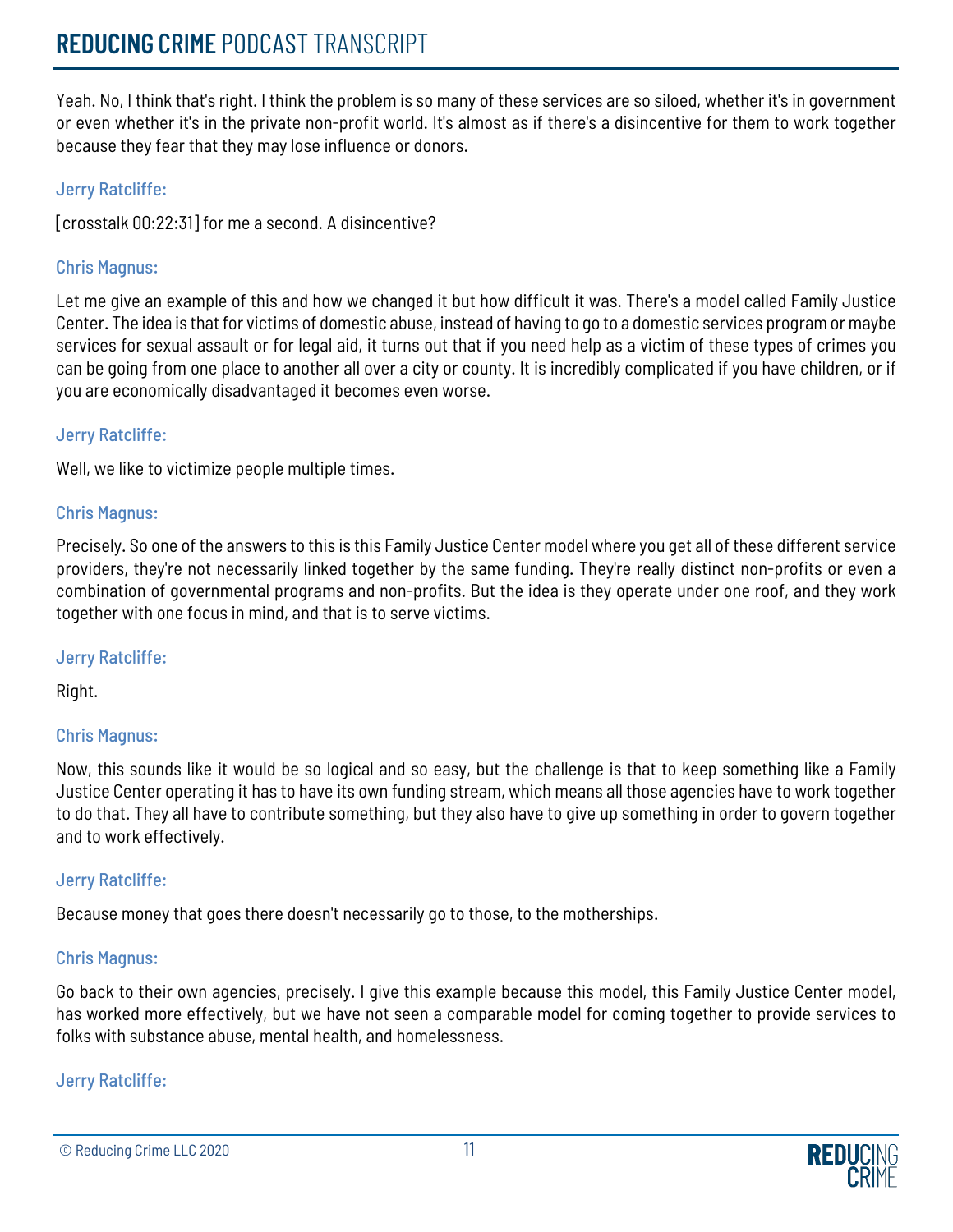# **REDUCING** CRIME PODCAST TRANSCRIPT

I remember seeing Jeremy Travis from Arnold Ventures giving a really interesting presentation I think about milliondollar men, a few people who in a city had cost a million dollars in terms of not just policing but also emergency room, mental health provision, courts and a jails, et cetera. And these are individuals that are costing cities an absolute fortune.

# Chris Magnus:

But part of that is because there's no one clearinghouse or resource to provide overall case management of these folks. They're not on parole typically or probation. There's not one sort of controlling entity. So you have hospitals. You have police. You have social service agencies. You have mental health providers, all who may be in their own separate way interacting with any of these individuals, but it's not done in a coordinated way. It's very siloed and fragmented.

# Jerry Ratcliffe:

Do you also run into different ideologies about how people should be treated?

# Chris Magnus:

Absolutely. And in fact, that's a great question and a huge challenge. Let's just take, even in Tucson right now, you have a very well-intentioned non-profit that is linked up with a gospel rescue mission. And they've raised massive amounts of money to convert an old Holiday Inn into a services center for homeless individuals.

# Jerry Ratcliffe:

How do you tell the difference? Don't you just change the sign on the outside?

# Chris Magnus:

They've had to do a little more than that. But it's interesting-

# Jerry Ratcliffe:

I'm sorry, Holiday Inn. I love you. You're great.

# Chris Magnus:

Yeah, no offense there. But here's the thing, a center like this has its own rules. They're privately funded so they can do whatever they want. They don't have to collect data. They don't have to evaluate their program. They can be very limiting in terms of if you come to our center families cannot be together. Men and women have to be separated, for example. Or perhaps you have to be sober. They have their own rules.

I get it. I'm not trying to diminish even the value of what they're doing, but I'm just saying, this is a siloed approach to dealing with a clientele that this may not be the best fit for them, and it may not really improve their [crosstalk 00:26:43]-

# Jerry Ratcliffe:

Well, you say you get it, but I actually don't. I'm actually offended by that, because just the very idea that you can provide all these services without any kind of a valuation just because it's privately funded, that could be inherently harmful. They could be making things worse, but they're drawing people away from places where, and possibly resources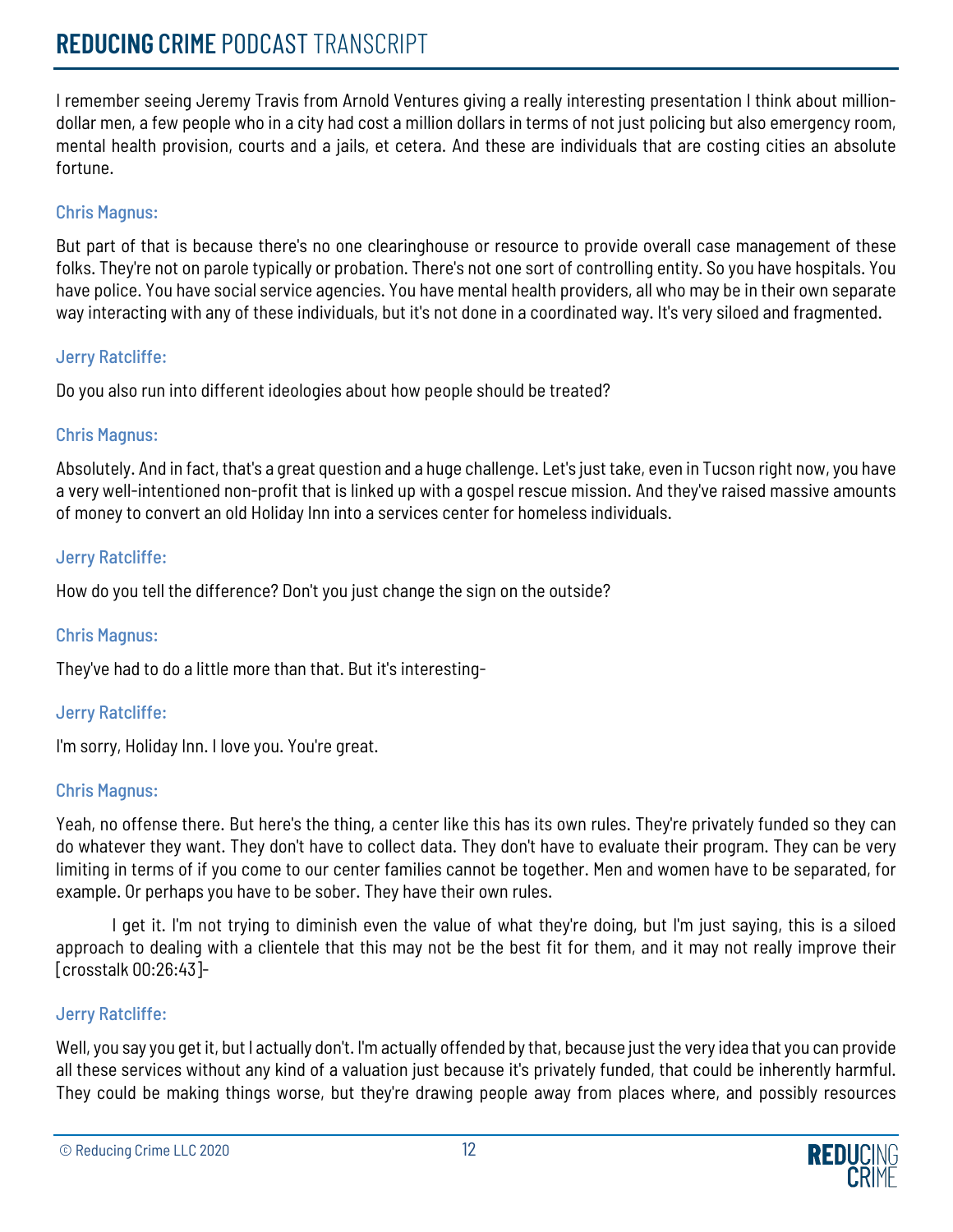especially if they're getting external funding, could be drawing people away from places where they could actually improve the quality of their life.

# Chris Magnus:

No, right.

# Jerry Ratcliffe:

I'm not saying that they're not, but-

# Chris Magnus:

Well, when I say I get it, I get it because like so many efforts of this type it is well intentioned. They sincerely believe in what they're doing. And there is a clientele that they're serving. Is it better-

# Jerry Ratcliffe:

But it's the fingers crossed approach-

# Chris Magnus:

It is the fingers crossed approach.

# Jerry Ratcliffe:

... to crime reduction.

# Chris Magnus:

For example, when we looked at housing this population, we know there is data that shows a housing first model has better outcomes. Getting people into stable housing with wraparound services, not easy to do. Easy to say. It sounds so easy to say. But again, that is a better model to get long-term better outcomes. However, it also requires that agencies really have to step away from their silos. Even a community like Tucson where we have a lot of services and a lot of smart people, we are not as well connected to do this type of work as we should be. So you end up having a lot of this sort of effort like you're describing where it's a wing and a prayer and you're hoping that it leads to better outcomes but you have no reason to know for sure.

# Jerry Ratcliffe:

That piece about ideology also plagues the criminal justice system. You'll run into judges who refuse to engage in evidence-based programs, who keep sending people-

# Chris Magnus:

Well, because they believe they know what's best.

# Jerry Ratcliffe:

The fingers crossed approach.

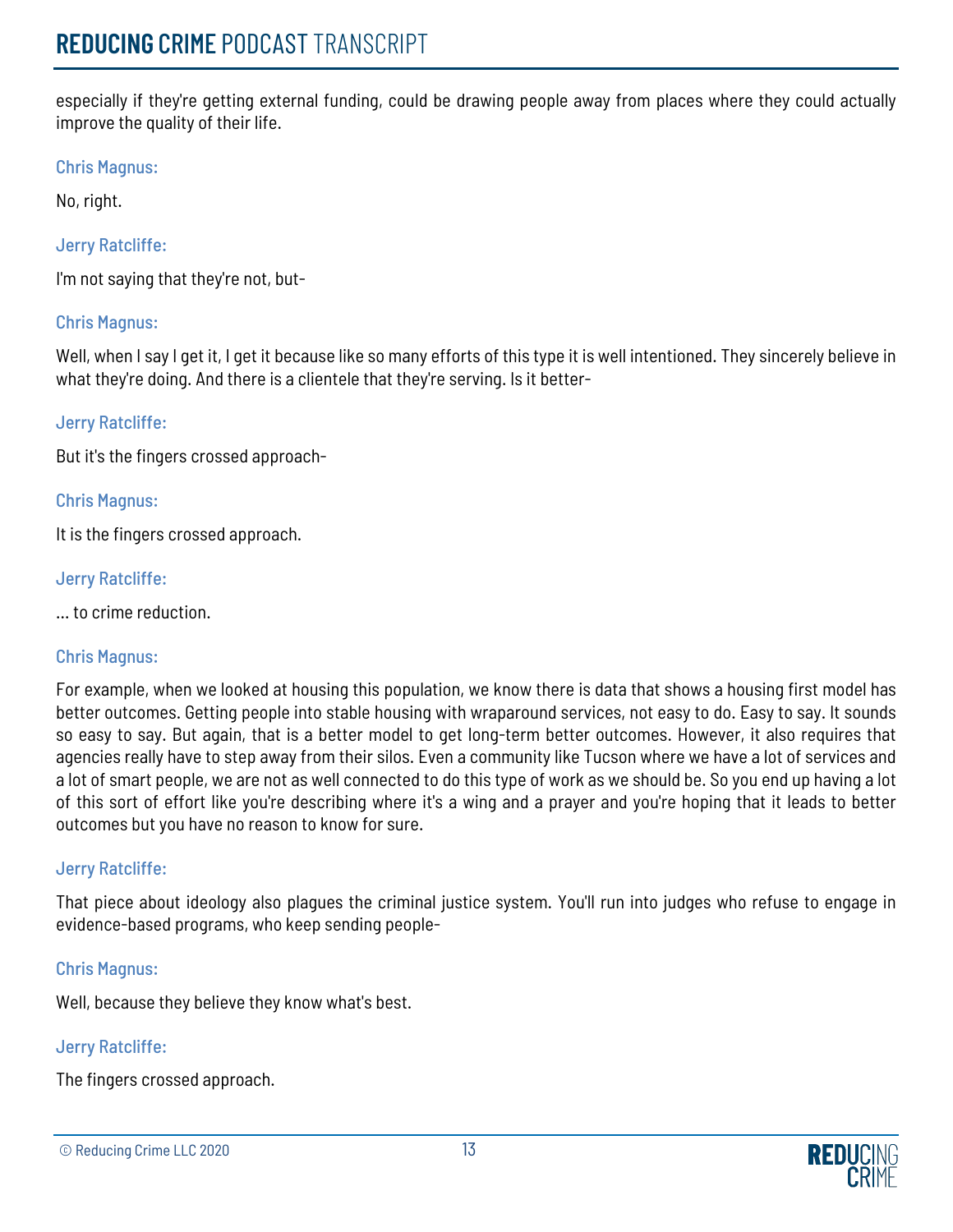# Chris Magnus:

And the thing is, the entire criminal justice system seems to be so much of this. We do so much as cops because it just intrinsically feels like it's the right response. We just believe that we've been doing it forever. That's how we were trained.

#### Jerry Ratcliffe:

We know best.

#### Chris Magnus:

We know best. And we see that from prosecutors. We see that from judges. We see this from service providers. So how do we get people to a place where they start considering evidence, really evidence, not just as a slogan, but evidence-based outcomes where you are gathering data and discovering what works, and sometimes more importantly what doesn't work-

#### Jerry Ratcliffe:

Hugely important.

#### Chris Magnus:

... so you can change systems to do this? We're trying to do this more and more within the police department, and I will not say it's easy. I will concede you meet a lot of resistance. But I think we are making some progress, especially around certain issues.

#### Jerry Ratcliffe:

I think evidence-based policing. And you're right, in too many places it's a slogan. That's all it is. It becomes like saying that you do community policing.

#### Chris Magnus:

I was just going to say, it's like the new version of community policing. Everybody does it because it means anything and therefore everything. And that's really frustrating. You really have to be smarter about doing things that lead to different kinds of outcomes. And part of this has to involve educating the community as well because they come to expect that a measure of good policing success is how fast, for example, a cop comes to take the result of their shed behind the house being broken into some time last week.

#### Jerry Ratcliffe:

It's becoming the core of what policing is. We have so much evidence about things like hot spots policing. We have no evidence about dealing with these vulnerable populations.

Chris Magnus:

Right.

<sup>©</sup> Reducing Crime LLC 2020 14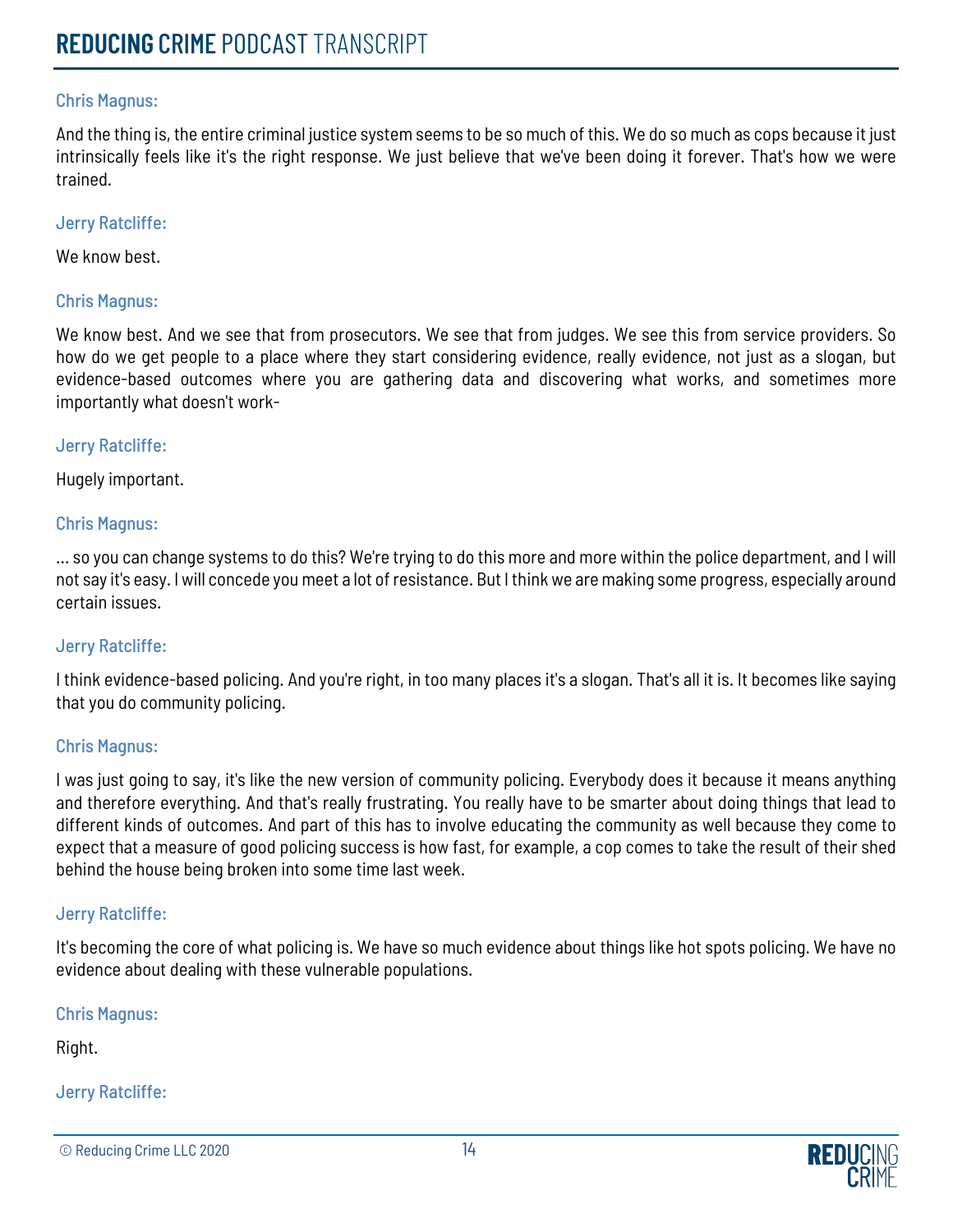There's such a limited body of evidence. So what we're vulnerable to is, in the absence of evidence, the opinion of random members of the public at council meetings and city hall meetings and members of city council is unfortunately just as valid because in the absence of an evidence base we can't say, "No, that's not actually the case."

# Chris Magnus:

Right. And so then what you also see happen is the sort of throw everything at the wall type approach. And I've been lucky; I don't have this so much in Tucson, so I'm pretty fortunate, but I've certainly seen it a lot of other places where crime starts to creep up or complaints start to come in about issues, for example, with homeless encampments or other things. And it becomes the, "Okay, well, just do something. Do something." And so the police are then put into this circumstance where they have to react with really no consideration of, "Well, will it work? Is it sustainable? Does it do anything more than just temporarily disrupt or relocate the problem?"

Police has problem solvers in the field, but even police leadership are not given enough time to even really try something to give it a chance to properly succeed or fail. And even when something fails, you want to be able to have the time to figure out, well, why did this fail? So we don't keep doing it over and over again, right?

# Jerry Ratcliffe:

Because of course when it becomes an issue finally for city council they are pushing for a solution because it's become a crisis.

# Chris Magnus:

Exactly.

# Jerry Ratcliffe:

They never wanted to deal with it a year ago, five years ago, because they were dealing with crisis from five years ago. But now this is the crisis so we have to do something immediately, even though it took a decade to get here.

# Chris Magnus:

Precisely. So we often end up spending far more money than we even would've if we'd handled this more thoughtfully and over a longer period of time. I think this is one of the biggest challenges for police chiefs is to be able to show the courage to say, "We're not going to do that," and to be able to educate community, including electeds, about here are the alternatives to this, and this is why it's important to consider these alternatives and to support us in doing that.

# Jerry Ratcliffe:

Is the need for more time something that you think is really important?

# Chris Magnus:

I think it's incredibly important. Almost all of these problems, they are complex and multi-faceted. They require partnerships, building partnerships and trust. Again, these have become buzzwords that mean almost nothing in a lot of places. But to really build a true partnership, a true relationship that allows you to solve a problem or at least make headway with it takes time.

<sup>©</sup> Reducing Crime LLC 2020 15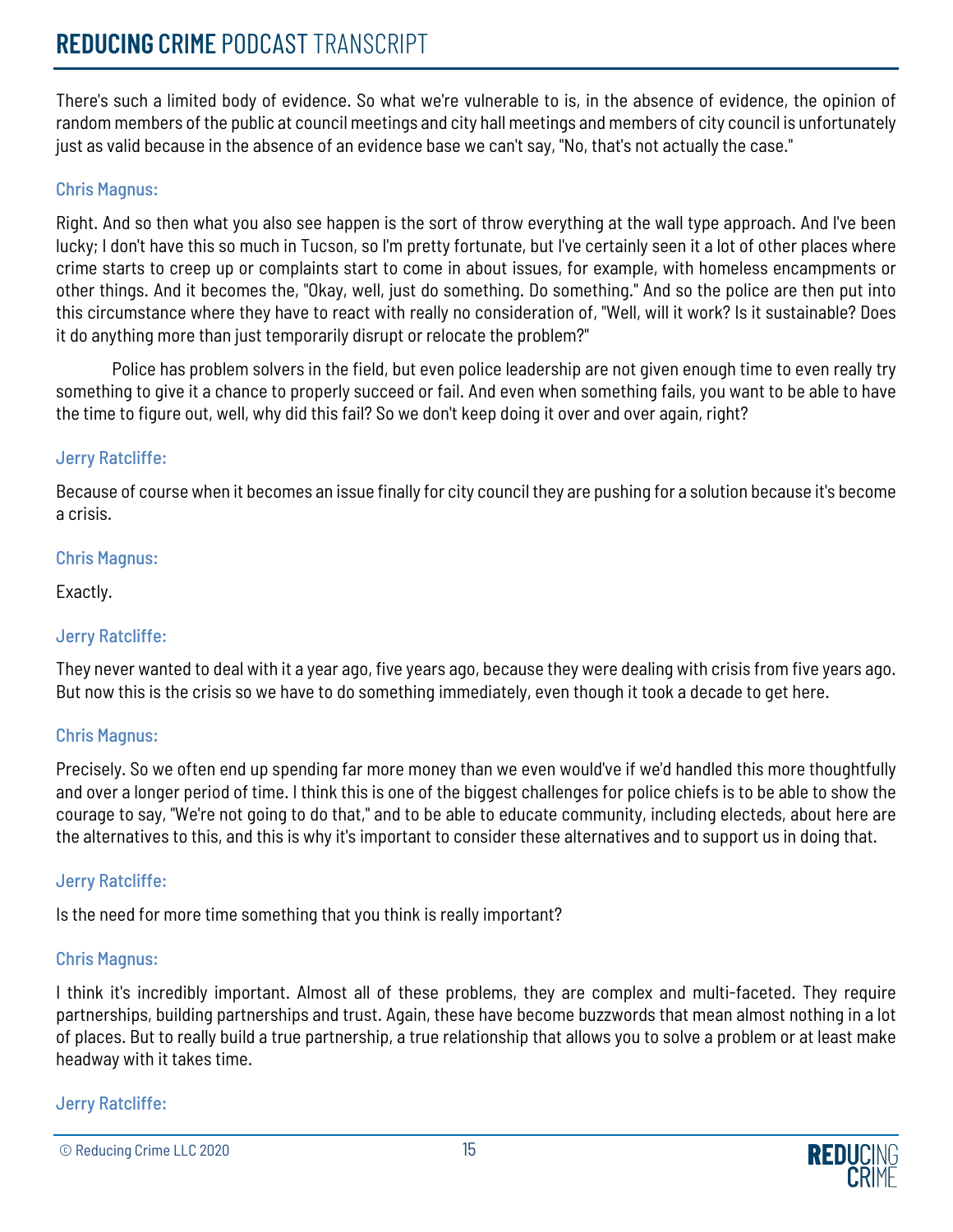These become wicked problems that have multiple facets to them.

# Chris Magnus:

That's right. You can't just do it overnight. And if you do, you're probably going to do it in a way that is really not sustainable.

# Jerry Ratcliffe:

How does a chief do that? Because elected officials, their brains work in election cycles. They need to do something. They need to show the benefit so they can get re-elected. We can see that in national politics as well as anything else. How then do police chiefs find a way to articulate for the need for more time and nuance and complexity in responses when we're dealing with people in city councils, before they were elected they were realtors. They drove trucks, you know?

# Chris Magnus:

Look, I'll say this, and maybe at my own peril with some of my colleagues, but I don't think we approach the political world with the respect that it deserves. I think in policing we have reinforced with each other the idea that politics is dirty, and our goal is to stay as far away from it as possible in everything that we do. I've heard people say, "The politics is the worst part of the job. If I could just do this job without the politics."

Now, see, I look at it a little bit differently. To me, the politics is the best part of the job because the politics is where the action is. I'm not talking about politics with a capital P, the Republican or the Democrat or any given person who's running for office, any of that. I'm talking about politics as a process for making change and getting things to work differently. We are in a political world. Politics is what informs our budgets. It is what informs the way that we're staffed. It is how we get people to understand what's important.

So I think we need to get more sophisticated. And it can't just be the chief or a couple of people at the top. It has to be a broader group of people in the police department, sometimes right down to the line level, who are really involved in working with elected leaders but also sort of the power brokers in the community, which can include neighborhood leaders and others. This has to be done day in and day out.

# Jerry Ratcliffe:

So what you're saying is even though when you speak to most police officers of any rank, they would sooner remove their own appendix in the back of a patrol car than go to a community meeting. They need to refrain that kind of perspective and think about the community meeting as being the place where they can achieve some of the goals they can't otherwise achieve.

# Chris Magnus:

Right. I would actually even take it to a next level. I think we have a lot of cops ... Okay, maybe a lot is a hopeful exaggeration on my part. But I think we have quite a few officers and supervisors who would say, "I don't mind going to a neighborhood meeting. I like the people in the neighborhood I serve. I enjoy talking to them." But by in large what their idea of engagement at a neighborhood meeting is to read off a bunch of crime stats or tell a few anecdotes about a success here or there. They don't see the potential for really getting neighbors involved as a political force to make change.

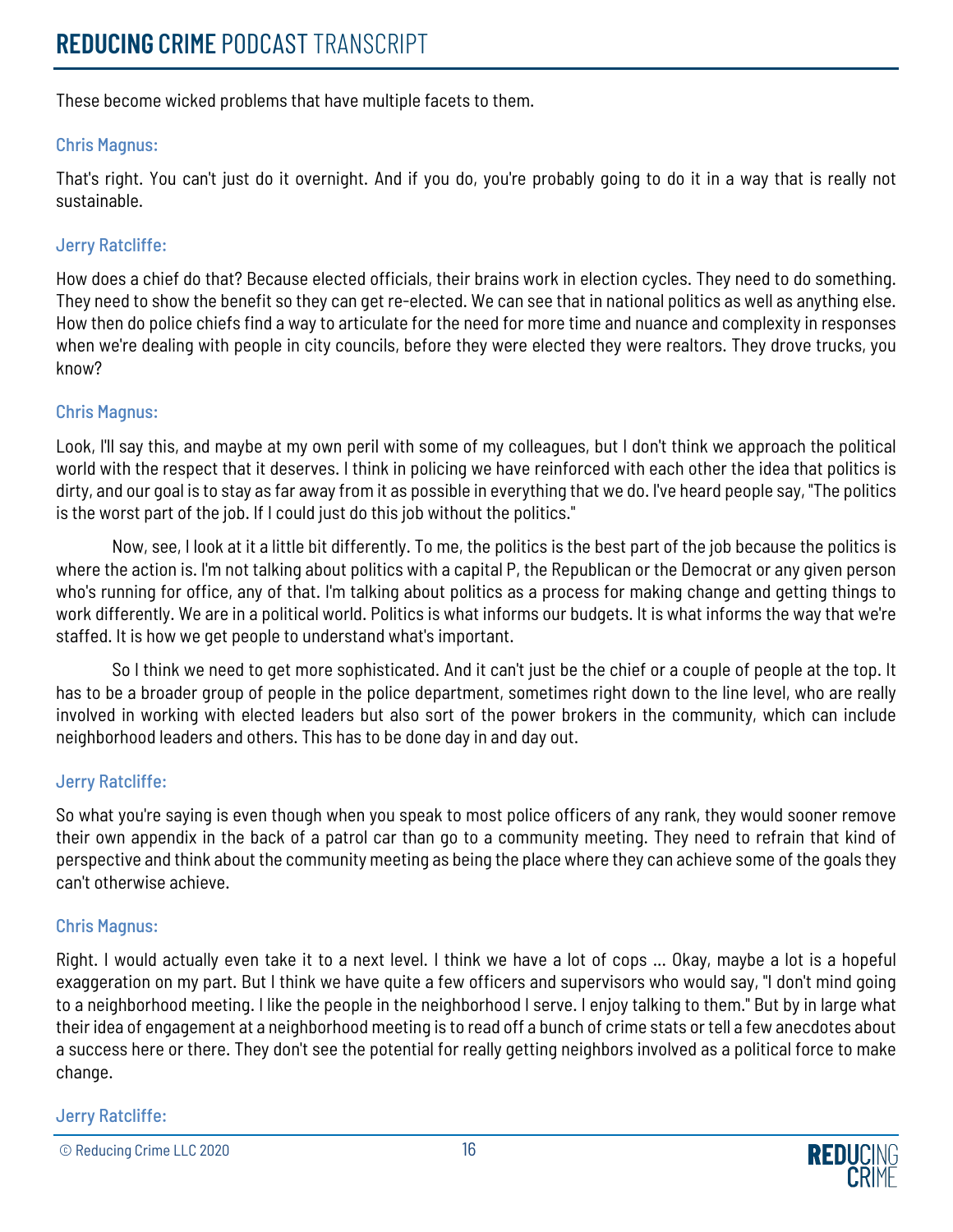# **REDUCING** CRIME PODCAST TRANSCRIPT

Some of the community meetings that I attend and go along and observe, the overarching theme of all of them seems to be lack of focus. What is the point of the community meeting there? I think if you asked 10 cops you would get 11 answers because by the time the 10th person has answered the first person has changed their mind. I don't think anybody really has got to the core of what is it the police department is trying to achieve with community meetings?

# Chris Magnus:

No. That is dead on. That's our fault as police leaders I think. It is very unrealistic to think that we're going to send cops out to neighborhood meetings. And I think they should be part of those meetings. But if they don't know what is the purpose, what are we working towards, how could we work together to do something different? What are the pressure points even to apply? Sometimes it's applying the right sort of pressure with elected officials, but sometimes it's applying it in different places in the community beyond just that. Right? We lack the sophistication and the communication skills to do that.

Cops are such good salespeople. When they believe in something they can have such a compelling impact on a community or on others. We so under-use the capabilities that cops have to create change in a way that could be beneficial to a community or a system.

# Jerry Ratcliffe:

It often ends up being the amorphous go to the meeting and build a relationship. And I immediately have two questions with that, and the first of which is, do you have any evidence that you are actually improving and building a relationship? Because we often don't survey people. We don't see if there's actually an improved relationship.

#### Chris Magnus:

Right. And then towards what end?

# Jerry Ratcliffe:

That's right. What are you doing with this?

# Chris Magnus:

What's the point? What do you want with that?

# Jerry Ratcliffe:

When you have this relationship how are you going to leverage it into something for the community?

# Chris Magnus:

Right. What's the point of it? Right. And I think this really comes full circle to what we're talking about, because whether it is crime reduction or whether it is addressing some of these factors that contribute to crime, if we don't have some specific strategies in mind and ideas about, what do we want you to do to help us, then it does feel like an exercise in public relations, not that's always entirely bad. To be honest, I would draw a parallel to we have a raised bed garden at home during much of the year.

# Jerry Ratcliffe:

Much better on the lower back, right?

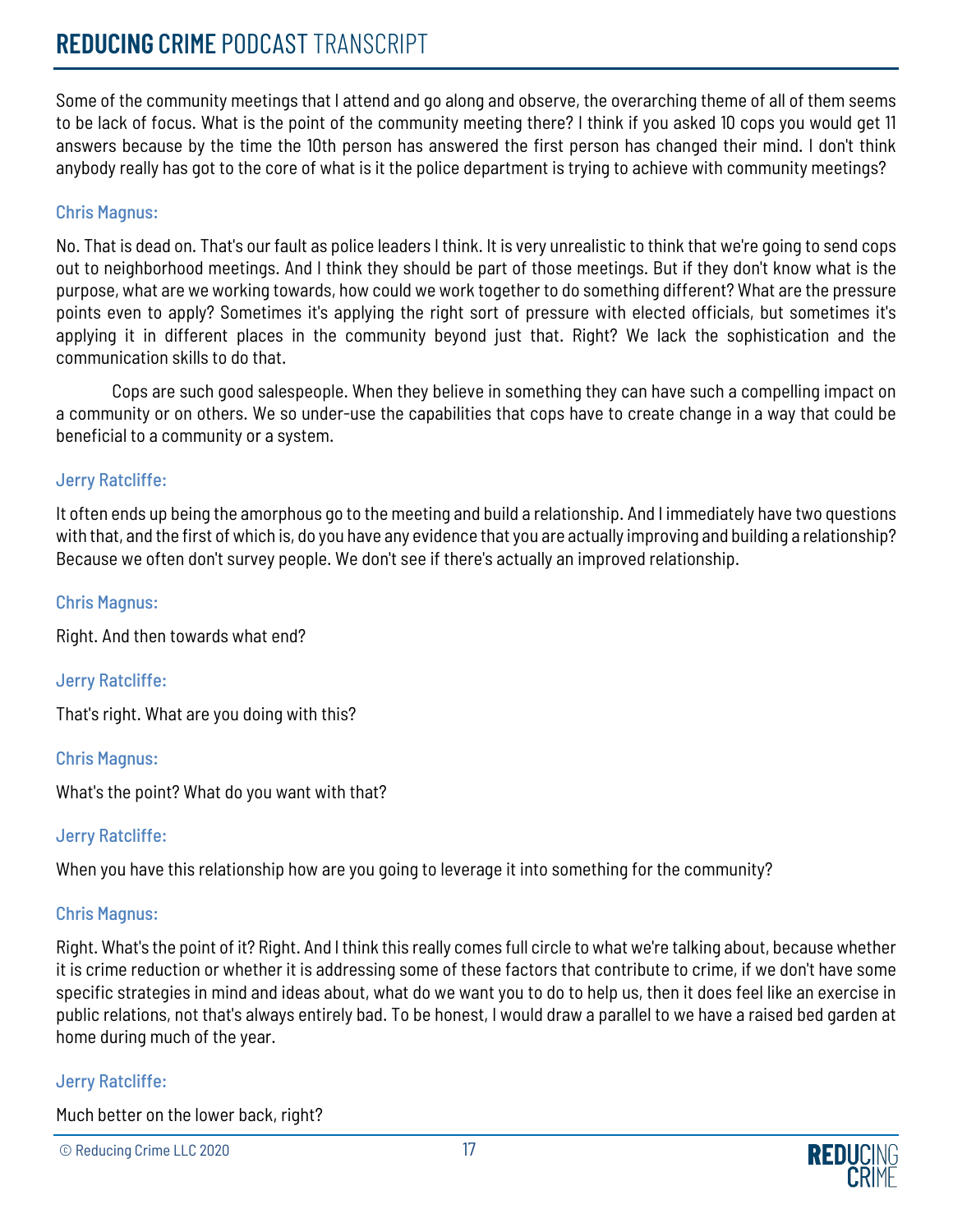# Chris Magnus:

Yes, exactly. And during much of the year it needs to be fertilized with compost and other kinds of stuff. Nothing's really growing at that point. There are many months, frankly, in Tucson where nothing's going to grow in a garden. The sun would kill it all.

#### Jerry Ratcliffe:

It already sounds terrifying. I'm going to be honest.

# Chris Magnus:

It is not that bad. Tucson's a lovely place. But I'm saying, you are composting a garden, and there's value to doing that. You're enriching the soil. I think of that in terms of that in terms of cops going to these meetings and just getting to know people and creating a level of confidence between the public and themselves. If we're not taking it any further than that, again, what's the point? Are we just wasting people's time? But this is tough work. It really is. This requires culture change both in the police department and in the community, and culture change requires time.

#### Jerry Ratcliffe:

In the reducing crime book there's a vignette from a chief inspector from Scotland who says the same thing. Investing in this relationship when things are going well so we can tap into that relationship when things go south.

#### Chris Magnus:

What has always fascinated me, attending more council meetings than I'd like to lay claim to over the course of my career is how all it takes is, shockingly sometimes, a handful of people, maybe even one or two, from the community to come and say something and completely move things in a different direction. Now, on the one hand, that could be really frustrating if you thought you were already moving something the right way and if now that's being disrupted by people who know about what you're talking about.

On the other hand, if you have community members that really understand what needs to be done and are in your corner, they have more legitimacy than you do as a police professional to come. And council pays more attention to them than they do all the department heads in the world.

# Jerry Ratcliffe:

Well, I've seen some videos from your city council meetings. So can I just say that I'm superbly impressed that you make any headway whatsoever? You've got singing women and banjo-playing guys.

# Chris Magnus:

Tucson has a very diverse population, and they express themselves in many creative ways.

# Jerry Ratcliffe:

That was wonderfully put. Well, Chris, look, this has been a pleasure. I don't want to drop you in it with gazillions of visitors, but [inaudible 00:40:51] police chief would benefit from coming and seeing what you guys are doing, what you and Colin and Eric and Chad and everybody's doing in Tucson, because I think you're really pushing the boundaries and dealing with some of these tricky areas and really just thinking about how to move the department forward. So I hope I don't set you up for a gazillion visitors, but I think people would benefit from really seeing what you guys are doing.